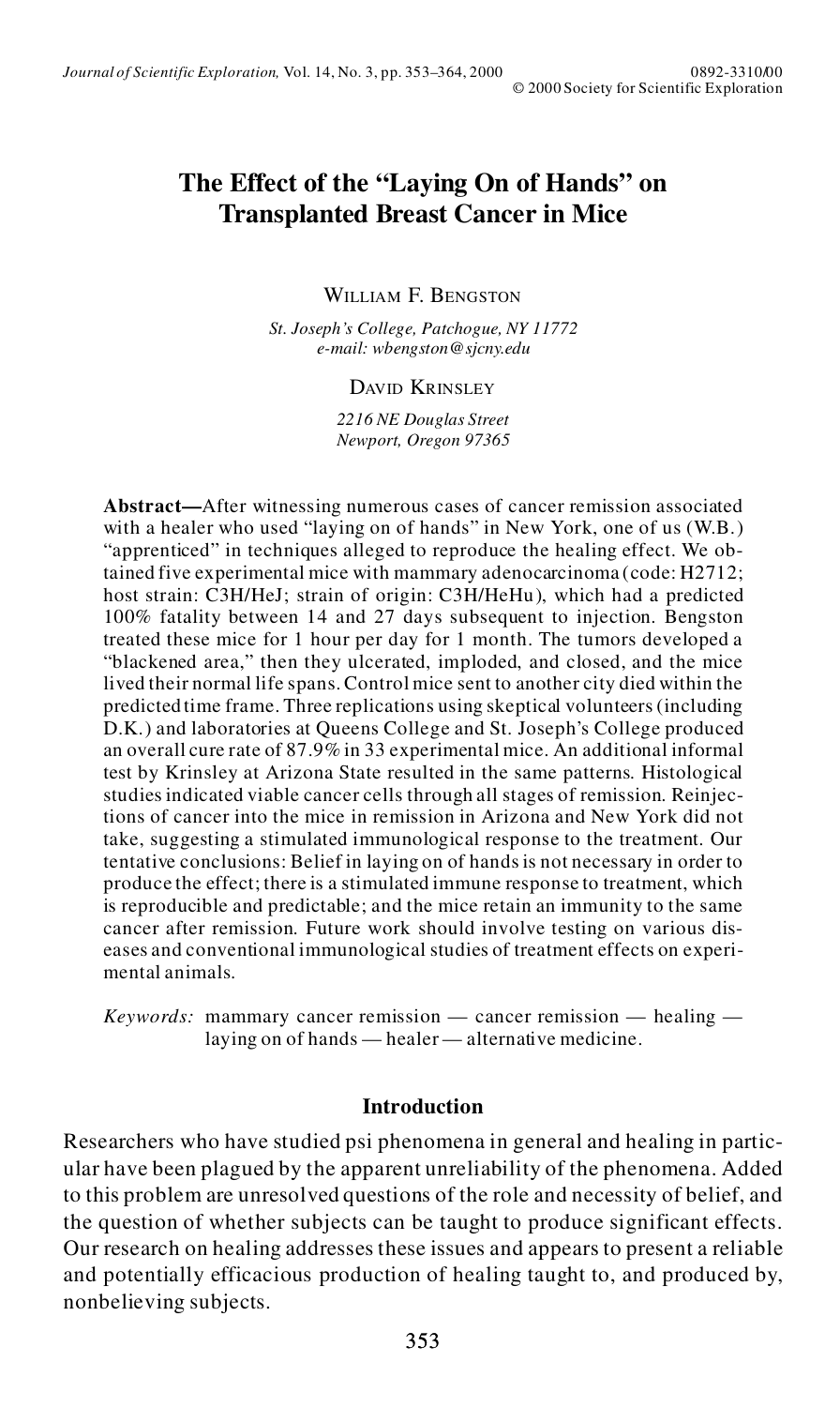#### **Previous Research**

There is a growing body of research into what has been variously termed "anomalous" or "paranormal healing," "healing with intent," "spiritual healing," "Therapeutic Touch," and "laying on of hands," to name but a few. There are by now so many terms used interchangeably that some researchers do not even distinguish among them (Bunnell, 1999). Compilations of controlled studies (Benor, 1992; Murphy, 1992) often cluster previous work by the subject of the intended healing. Benor (1992), for example, discusses healing action on enzymes, cells in the laboratory, fungi/yeasts, bacteria, plants, singlecell organisms, animals, electrodermal activity, and human physical problems among the areas that have been submitted to controlled scientific study. And although some studies in each of these areas have produced significant results, they are nevertheless dogged by unresolved questions of reliability.

Benor (1992) reports that psi phenomena in general tend to be demonstrated only in the first series of experiments but not in attempted replications. In healing research, for example, Snel (1980) reported significantly inhibited growth of mouse leukemia cells in tissue culture, but not on attempted replication. Even thoroughly studied and practiced healer Oskar Estebany has shown an inability to reproduce significant effects of trypsin in vitro when he was personally not at ease (Smith, 1972). Healers are reported to be unable to produce sufficiently consistent results, frustrating some researchers into claiming that it is virtually impossible to establish a repeatable experiment in which healing occurs in the same combination more than once (Benor, 1990). And because healing does not conform even statistically in regularly repeatable fashion, skeptics can argue that claims for healing efficacy probably present chance variations, rather than responses to healing treatment (Benor, 1990).

The question of the role of belief in producing psi phenomena has also been debated. The well-known sheep-goat effect (Schmeidler, 1945; Schmeidler and Murphy, 1946; Palmer, 1971) does not seem to carry over consistently into healing. Many presume that some sort of faith is a requisite for positive results in healing, and some even argue that skeptical observers may inhibit the effectiveness of the treatment (Benor, 1990). But there is not agreement on the issue. Grad (1961) found that skeptical medical students treating cages of mice produce slower healing than the untreated control group. On the other hand, Krieger's study of Therapeutic Touch (1979) found that belief in the effectiveness of healing does not affect its success.

There is also disagreement about whether healing can be taught or whether it is entirely an innate ability. Reviewing some biographies of well-known healers, Benor (1992) notes that the Russian healer Yefin Shubentsov believesit is a physiological process that can be taught to anyone. Dolores Krieger's Therapeutic Touch method claims that to become a healer, a person must have clear intentions, motivation to help, and an ability to understand personal motivation for wanting to heal. On the other hand, both Oskar Estebany and Olga Worrell felt that healing could not be developed by study. Experimentally,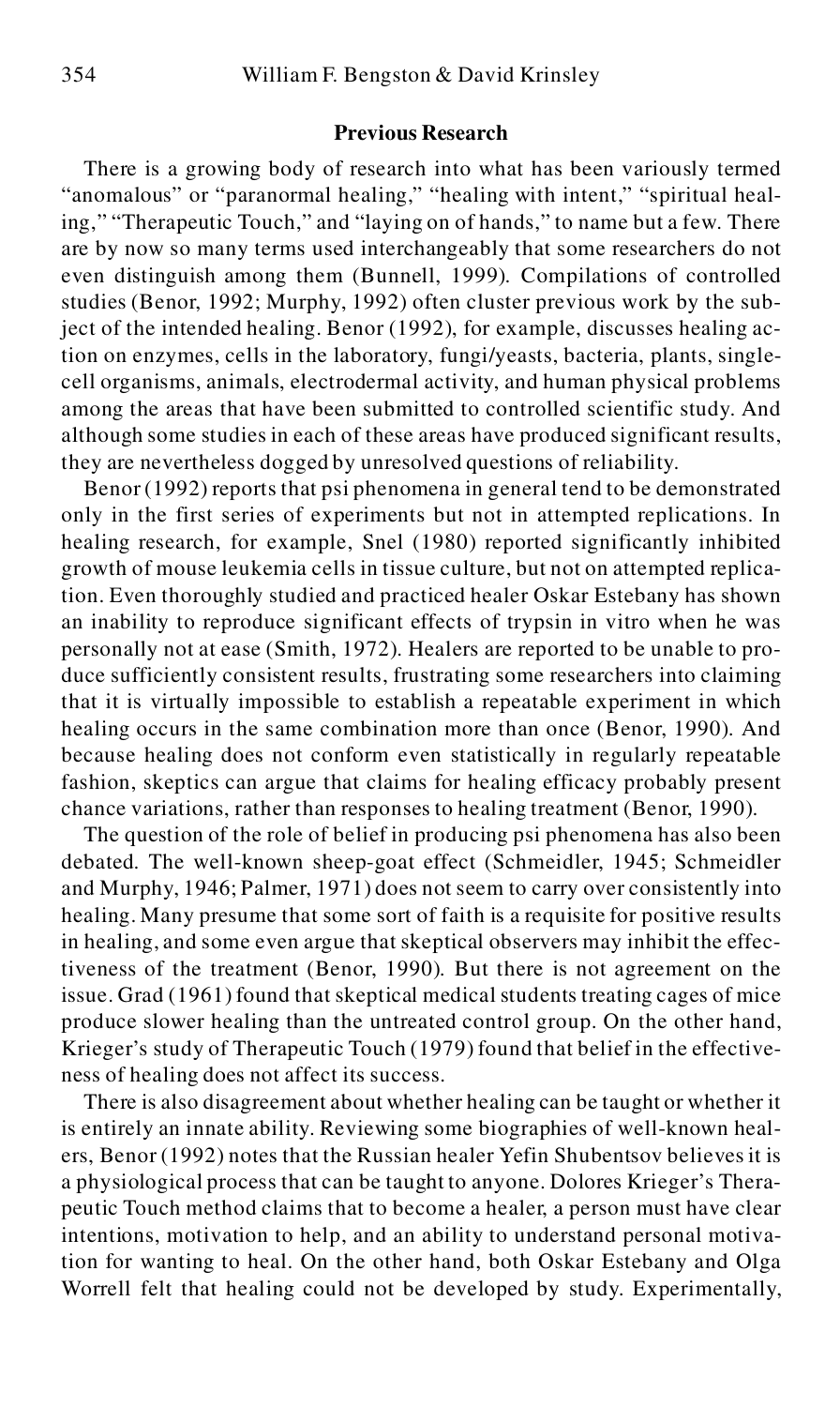though, Nash (1980, 1984) found that subjects not known to be healers could be taught to significantly affect the growth of bacteria in cultures.

Our research addresses these issues of reliability, belief, and "teachability" in healing experimental mice, and by extension, the question of the efficacy of healing is raised.

Certainly all healing work in experimental animals must acknowledge the pioneering work of Grad (1961, 1965, 1976), who set the stage and the standards for work in this area. In the first controlled experiments, Grad studied the Hungarian healer Oskar Estebany's ability to accelerate the healing rate of mice with one-half by one-inch wounds. Estebany held the cages of mice twice daily for 15 minutes. The treated group healed significantly more rapidly than the untreated group (Grad, 1961). Grad also induced goiters in mice by feeding them an iodine-deficient diet (Grad, 1976). The thyroid glands of mice treated by a healer twice daily for 15 months grew significantly more slowly than those of the control mice. This effect was also obtained when Estebany did not treat the mice directly with his hands, but instead held in his hands cotton cuttings, which were placed in contact with the mice in the cages.

There has been little work done in the area of cancer in live animals. Onetto and Elguin (1966) experimented in inhibiting tumor growth in mice that had been injected subcutaneously with a tumoral suspension. They found the area, weight, and volume of tumor growth in one group of 30 tumorigenic mice was significantly less than that of 30 untreated control mice. Interestingly, a second group of 30 mice was treated in an attempt to increase tumor growth, but these mice did not differ from the control mice.

Null (1981) gave 50 healers two mice each to screen for their ability to prolong the lives of mice injected with cancer cells. Only one healer produced total tumor regression in one of his mice, and the other survived longer than predicted. The one successful healer was then asked to twice replicate the healing on 10 mice. The healer was able to extend the average survival of the treated mice to a statistically significant number of days beyond that of the control group (Grad, 1976).

#### **The Present Research**

Our research grew out of an attempt to empirically test a New York-based healer. This individual claimed that without the benefit of study or training, he was naturally able to perform psychometry, or token object reading, as well as healings by laying on of hands. Over the course of several years, Bengston watched hundreds of people being treated for conditions covering a wide range of afflictions. Some conditions such as long-term diabetes seemed to respond slowly while others such as cancer appeared to respond almost immediately.

Among the most interesting observations was that the entire process did not involve belief of any sort. The person being healed was not asked to believe in anything, and *the healer himself did not espouse belief*. Truly, the healings could be considered "faithless" on the part of all concerned. Anecdotally, it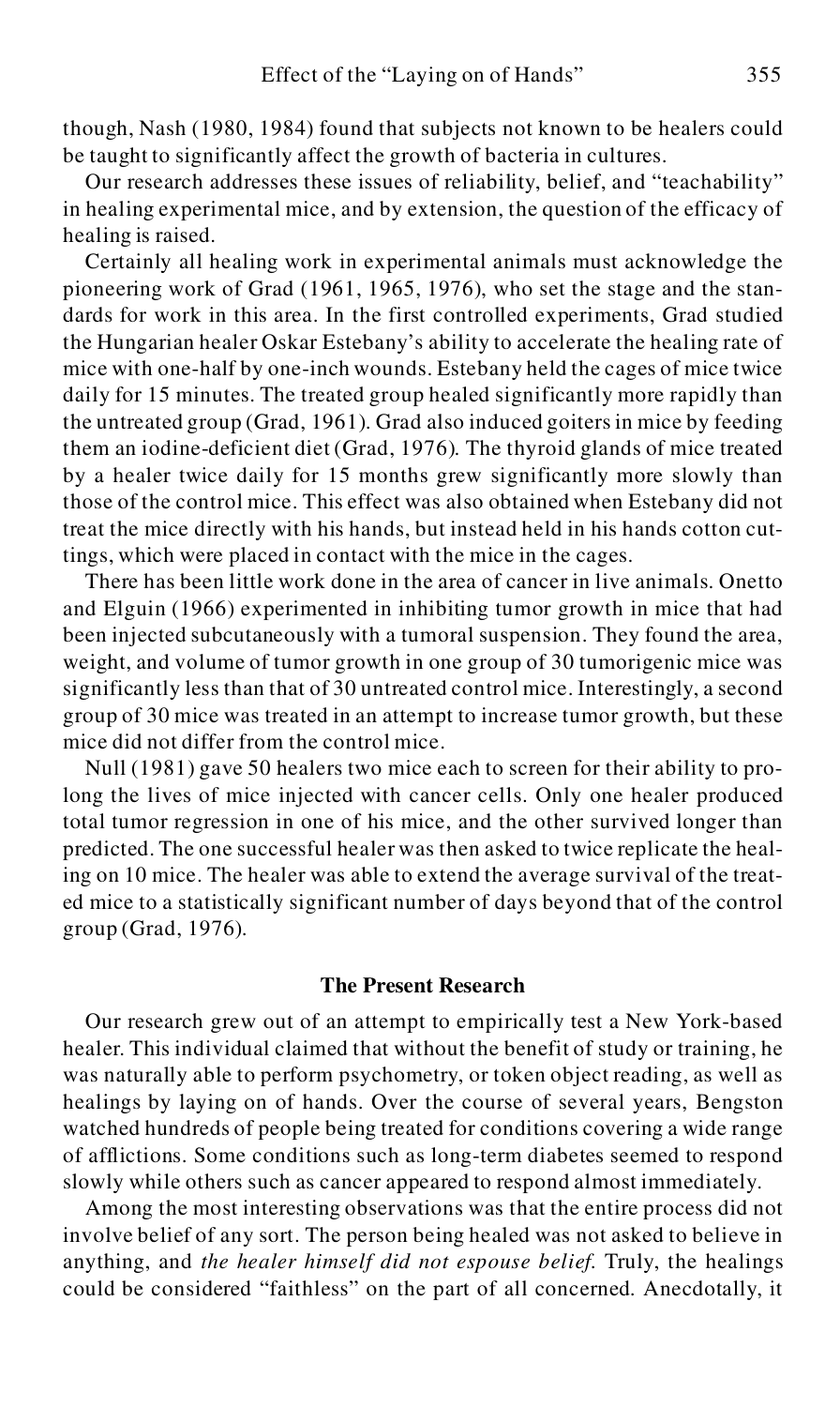appeared that nonbelievers responded more dramatically than believers. Conventional medical tests determined the success or failure of treatment.

Over the course of months of questioning by Bengston about the process by which the healer was able to treat others, techniques were developed wherein the healer claimed that complete skeptics could be trained to reproduce healing effects. The techniques did not involve belief of any sort, nor did they include meditation, focused visualization, spiritual discipline, or lifestyle changes. The initial techniques involved a series of routine mental tasks that were not directly intended to produce healing. Subsequent to mastery, these would be followed by laying on of hands. The mental techniques required several weeks of practice to achieve sufficient mastery to move to the laying on of hands techniques.

We wanted to test the authenticity of the healings in a rigorously controlled setting that would allow for completely unambiguous results. For obvious reasons, "clinical" work with humans involves less than ideal conditions, so we asked the healer if he would come into a laboratory and attempt to treat laboratory animals. He initially agreed, but just before the start of our experiment, he refused to participate. At that point, Bengston, who had apprenticed the longest and spent the most time learning the techniques, reluctantly became the first experimental healer.

### **Methods and Data**

#### *The First Experiment*

Krinsley was a professor at Queens College of the City University of New York. He had arranged for a disinterested professor of biology who was doing conventional cancer research to prepare experimental animals. Her area of expertise was mammary cancer, so she was familiar with mammary adenocarcinoma and obtained from The Jackson Laboratory a "standard" mammary adenocarcinoma (code H2712; host strain C3J/HeJ; strain of origin C3H/HeHu). The normal progression after the mouse is injected is the development of a nonmetastatic palpable and visible tumor that grows so large that it crushes the internal organs of the host. Host survival in the conventional literature was 100% fatality between 14 and 27 days after injection.

The experimental procedure was planned as follows: Bengston was to place his hands around the outside of a standard laboratory plastic cage containing six mice for 1 hour per day while applying the healing technique, beginning 3 days after injection. At no time were the mice to be directly touched. Six control mice were kept in a separate laboratory in the same building. One experimental mouse died of natural causes before treatment began, so only five mice were actually treated. Our initial hope was that we might get a significant difference in survival between the experimental animals and their controls. Remission was not seriously considered.

Our results were totally beyond expectation. About 10 days into the procedure, the experimental mice began to develop a "blackened area" on their tu-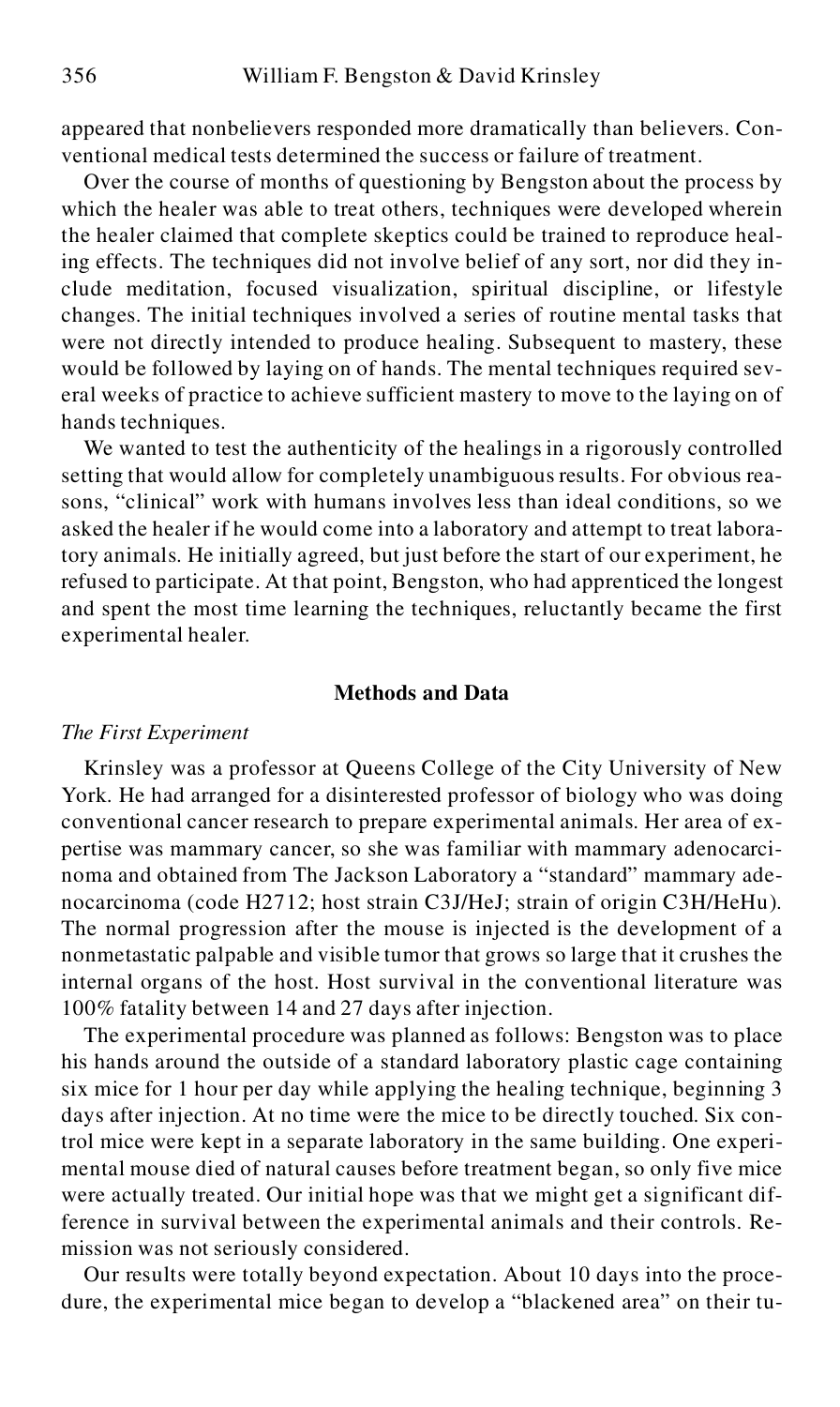

Fig. 1. Typical mouse 14 days after injection.

mors (Figures 1 and 2). At this point, Bengston presumed that the experiment was failing and wanted to call it off. Krinsley convinced him to continue, reasoning that there was nothing to lose. Approximately 1 week later, the blackened areas "ulcerated" as if they had been split open (Figures 3 and 4). In some



Fig. 2. Twenty-two days after injection.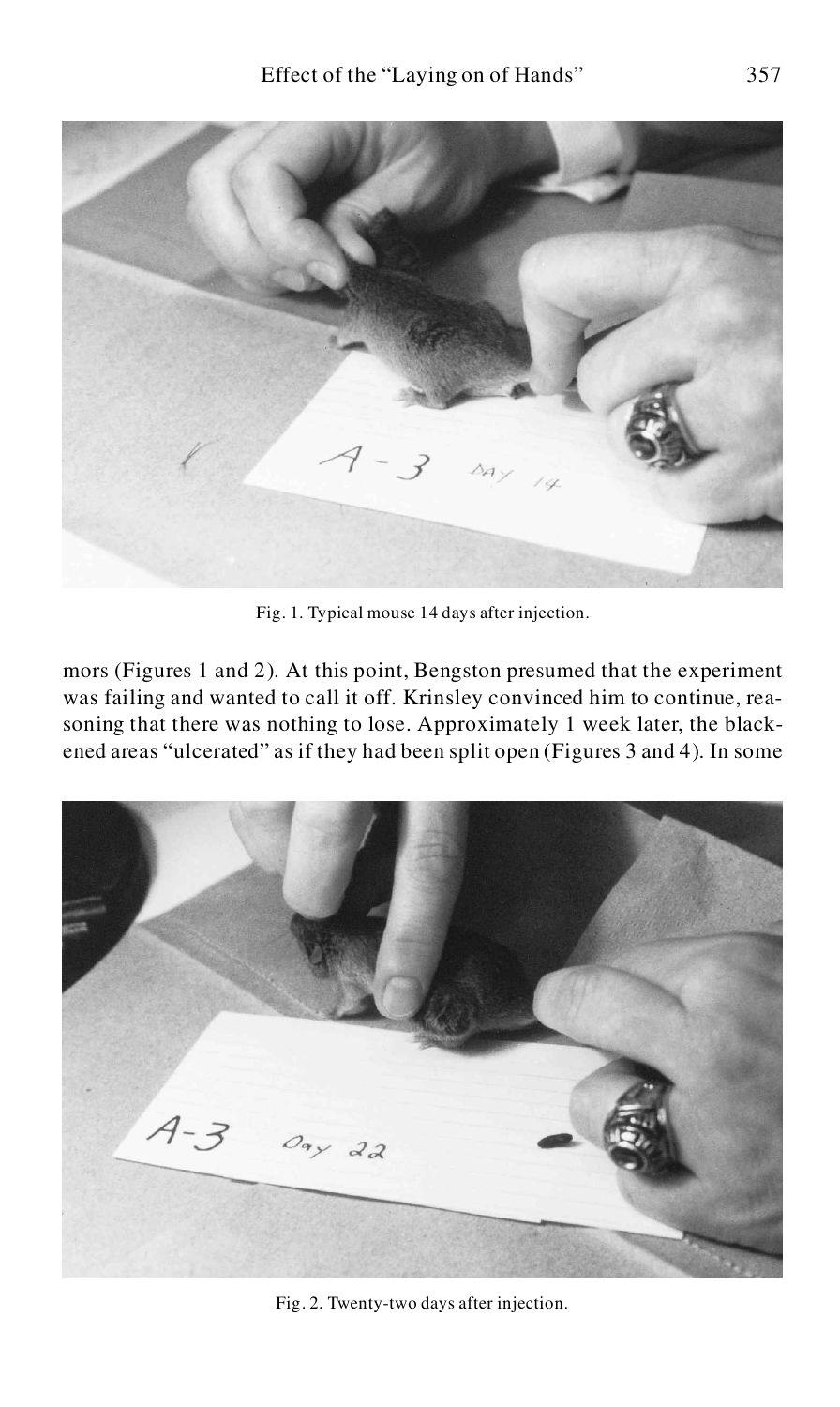

Fig. 3. Twenty-eight days after injection.

cases, the ulceration grew extremely large (Figure 5) then appeared to implode (not shown), and the wound closed. The mice then lived their normal life span of approximately 2 years. In the figures, the index card notation "A-3" identifies the mouse, and the day number indicates elapsed time since injection. In



Fig. 4. Thirty-five days after injection.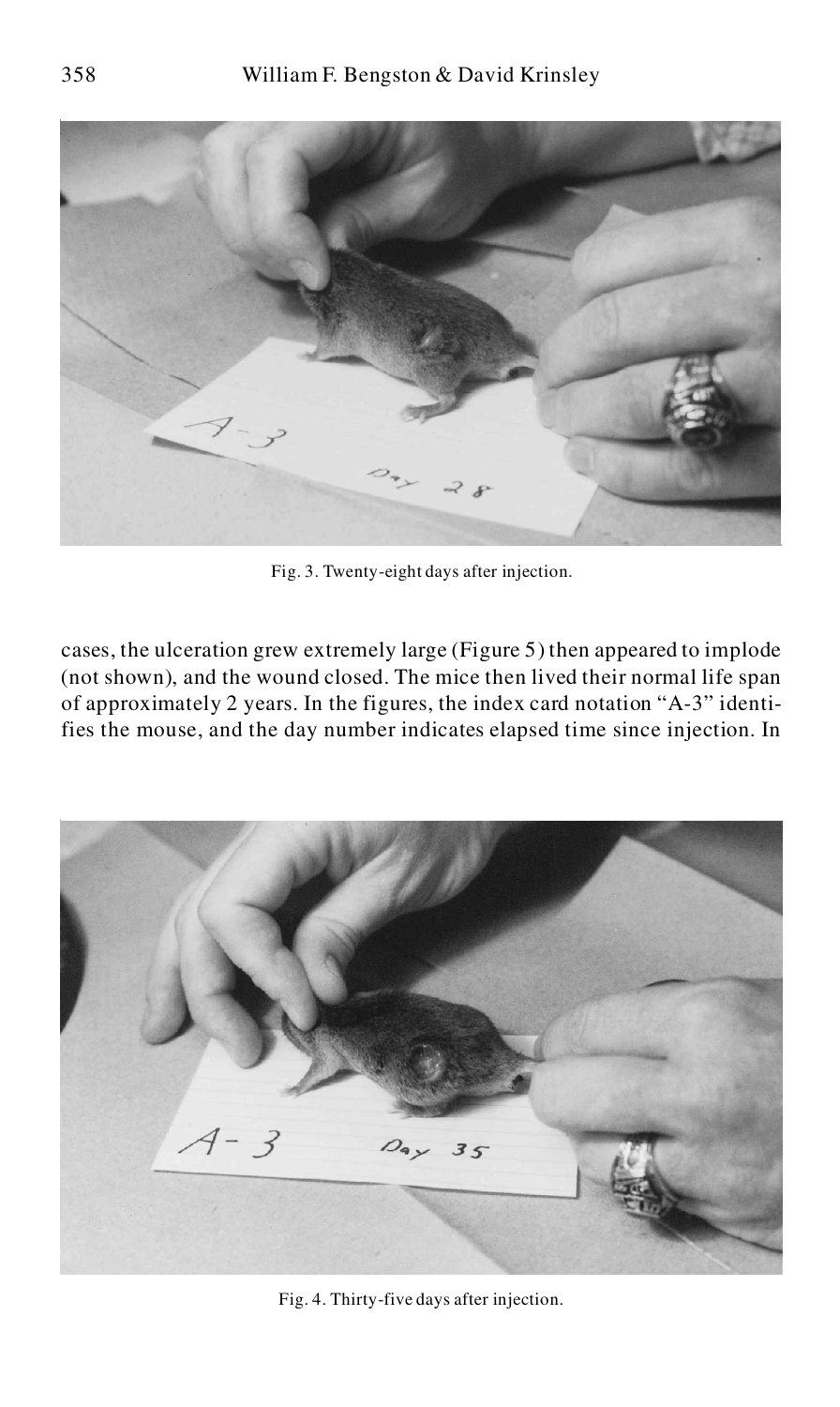

Fig. 5. Thirty-eight days after injection.

Figure 1 (Day 14), the tumor is visible on the left posterior dorsal aspect of the mouse.

On Day 22 (Figure 2), the tumor is clearly larger but has developed an encrusted area on its surface (most posterior aspect of the tumor). This is the earliest indication of tumor regression.

Days 28, 35, and 38 (Figures 3 through 5) illustrate the next significant stage. The tumor appears to be resorbed internally and remains clear of infection. From this stage on, the tumor regresses completely (not shown), and the mouse lives its normal life span.

The control mice presented us with some unique challenges. In the initial stages of developing the experimental procedure, the healer warned that he could not be near or see the control mice, or they, too, would go into remission. Although skeptical, we agreed to keep the control mice in another laboratory. When Bengston became the substitute healer, we relaxed this protocol. After two control mice had died "on schedule"—that is, between 14 and 17 days after injection—Bengston went to see the remaining four. They exhibited normal tumor progression patterns and were obviously in the last stages of the disease. However, after Bengston observed the four control mice in their cage, several days later, they too developed the blackened area, the tumor ulcerated, and the mice went into full remission, although they lagged behind the regularly treated experimental mice in remission rate.

#### *The Second Experiment*

The results of our first experiment clearly amazed and confounded us, and we immediately set out to replicate the procedure. Krinsley offered to try the tech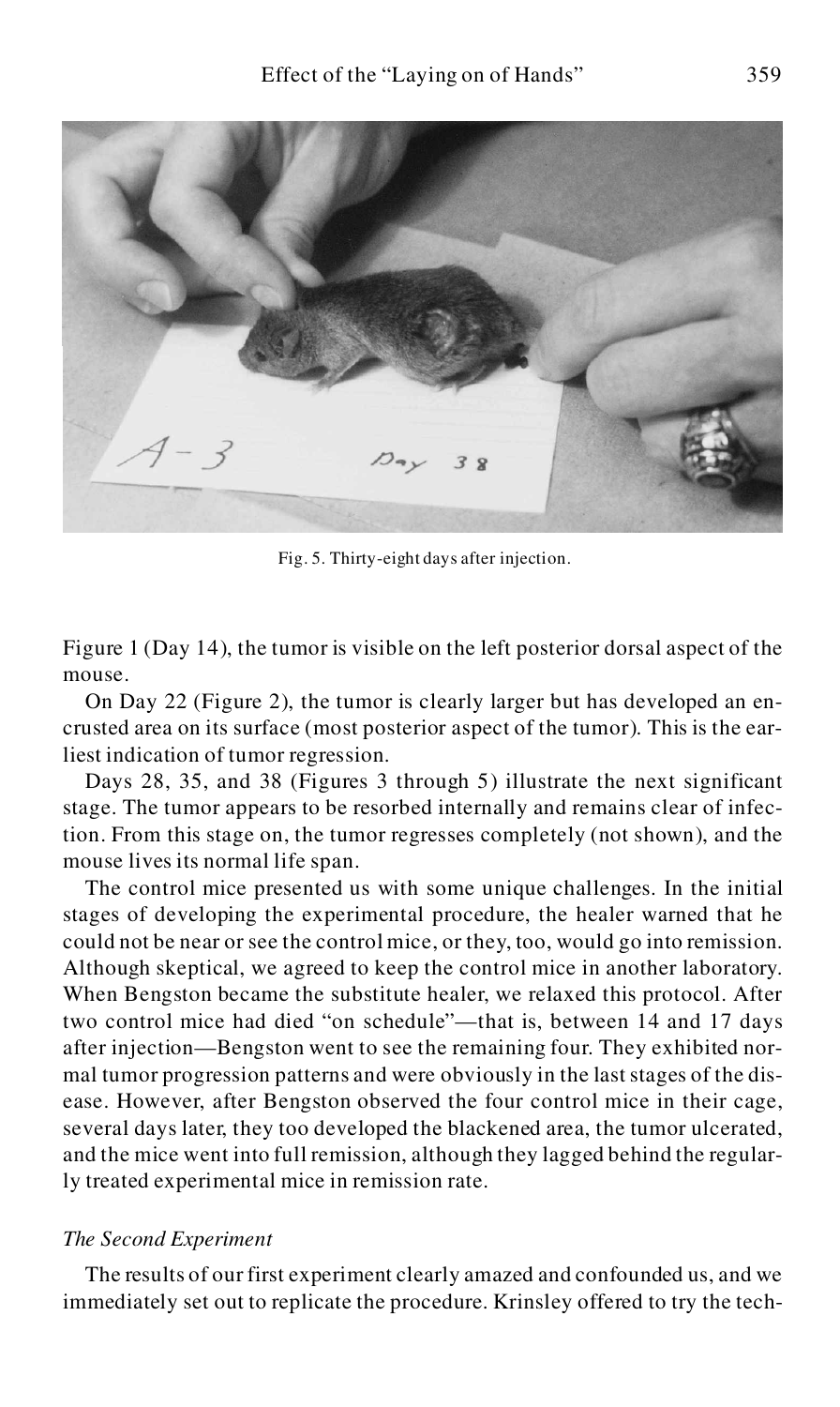nique, and he solicited a skeptical faculty volunteer from Queens College who had neither belief nor experience with any sort of paranormal phenomena. Bengston approached a half dozen students at St. Joseph's College to act as volunteers and selected the two most skeptical students to serve as healers. The two students also had no previous experience with anomalous healing phenomena, did not believe in the legitimacy of healing, and reported afterward that they believed Bengston was actually conducting a study on student gullibility.

Bengston trained the four volunteers for several hours once a week for 6 weeks. Between training sessions, the volunteers were assigned practice mental tasks. Each volunteer was then given one cage with two mice. One experimental mouse died of natural causes 2 days after treatment began, reducing the actual number of experimental mice to seven. There were six control mice in an adjacent laboratory in the same building.

All seven experimental mice developed the remission pattern and lived their normal life span. Without our knowledge, and despite warnings to not do so, after two control mice had died, the faculty volunteer at Queens College began daily observations of the remaining four. All four of the remaining control mice then went into remission.

# *The Third Experiment*

This experiment produced the most puzzling results. We moved the study to the Brooklyn campus of St. Joseph's College, where we convinced Carol Hayes, the extremely skeptical chairperson of the biology department, to perform the procedure. She agreed as long as she could pick some volunteers. She selected three undergraduate biology majors; Bengston selected two volunteer healers: one undergraduate sociology major and one child study major. As in the second experiment, all participants had no previous paranormal experiences and were nonbelievers in the legitimacy of laying on of hands. They were trained by Bengston in an identical manner to the second experiment.

In this run, we attempted to solve the problem of control remissions and to find out if every volunteer could individually produce remissions. Thus, each volunteer was given one mouse to treat in the laboratory and one mouse to treat at home. We reasoned that because exposure to a trained individual appeared to produce remissions in previous experiments, in order to test whether each individual was effective, he or she had to remit their "private" mouse at home. It followed from the previous results that if any student could produce remissions, then all five experimental laboratory mice should also remit.

There were two control groups. The first was a cage with six mice in an adjacent laboratory in the same building. The second control group was a cage with four untreated mice sent to a laboratory in another city known only to the experimental biologist.

The results of this run have frustrated attempts to discern a pattern. All five experimental mice taken home by the students remitted. But in the laboratory, *all three of the experimental mice treated by the biology majors died within the*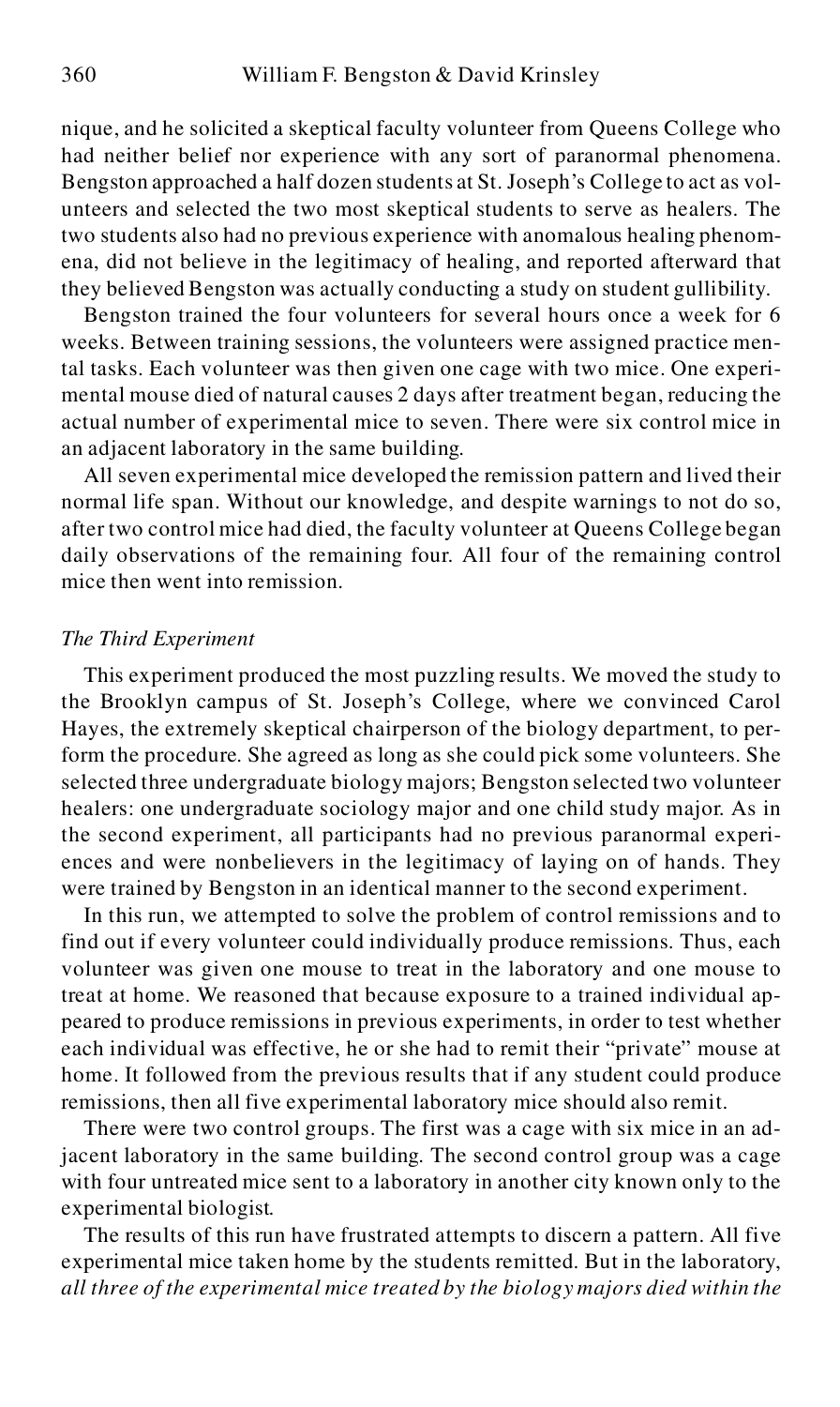*expected time frame.* Only the sociology and child study majors were able to remit their mouse in the laboratory.

Even as the biology majors' experimental mice died, the biology students began to look in on the control mice in the adjacent lab after three had died, and the remaining three control mice remitted. All four of the control mice sent to a distant city died well within the expected 27-day maximum.

# *The Fourth Experiment*

The fourth experiment took place entirely in a laboratory at the Brooklyn campus of St. Joseph's College. As in the third experiment, the mice were prepared and monitored by Carol Hayes, the chairperson of the biology department. In the previous experiments, any mouse that developed a "blackened area" followed our now "classic pattern" to full remission. None of the mice that died developed this blackened area. As such, we were now confident that about 3 weeks after injection, we could spot with certainty which mice would be completely cured and which would die. Thus, we decided to repeat the experiment; this time sacrificing all the mice 38 days after injection. We selected 38 days because at this point, some of the mice would still have large ulcerations and some would have already closed wounds and be fully remitted.

Six student volunteers were given a cage with two mice each. One of the students was a biology major who had failed to remit his mouse in the laboratory in the third experiment and wanted to try again; two more students had been volunteers in a previous run and wanted to do it again out of sheer disbelief at the results they had obtained. Bengston chose three new and skeptical volunteers who were not biology majors. Unknown to us, the experimental biologist elected to not inject one mouse to observe any behavioral changes (there were none); one mouse was given two separate injections. In all, there were 11 viable experimental mice with cancer.

Eight mice on site served as the first control group. And four mice were sent to a laboratory in another city to serve as the second control group.

Ten of eleven of the experimental mice were in various stages of the remission process when they were sacrificed on Day 38 after injection. One experimental mouse never developed the blackened area and died on Day 30 after injection. Although 30 days is technically beyond the predicted 100% fatality, within 27 days, we considered this mouse to have not responded to treatment. Seven of eight on-site control mice, which were regularly looked in on by the student volunteers, remitted. All four of the control mice sent to a laboratory in another city died within the expected time frame.

After the mice were sacrificed, we sent tissue samples out to an independent laboratory for histological analysis. *Viable mammary adenocarcinoma cells were present at all stages of remission.* Only those mice whose ulcerations were completely closed were free of cancer. A summary of the four experiments is found in the Table.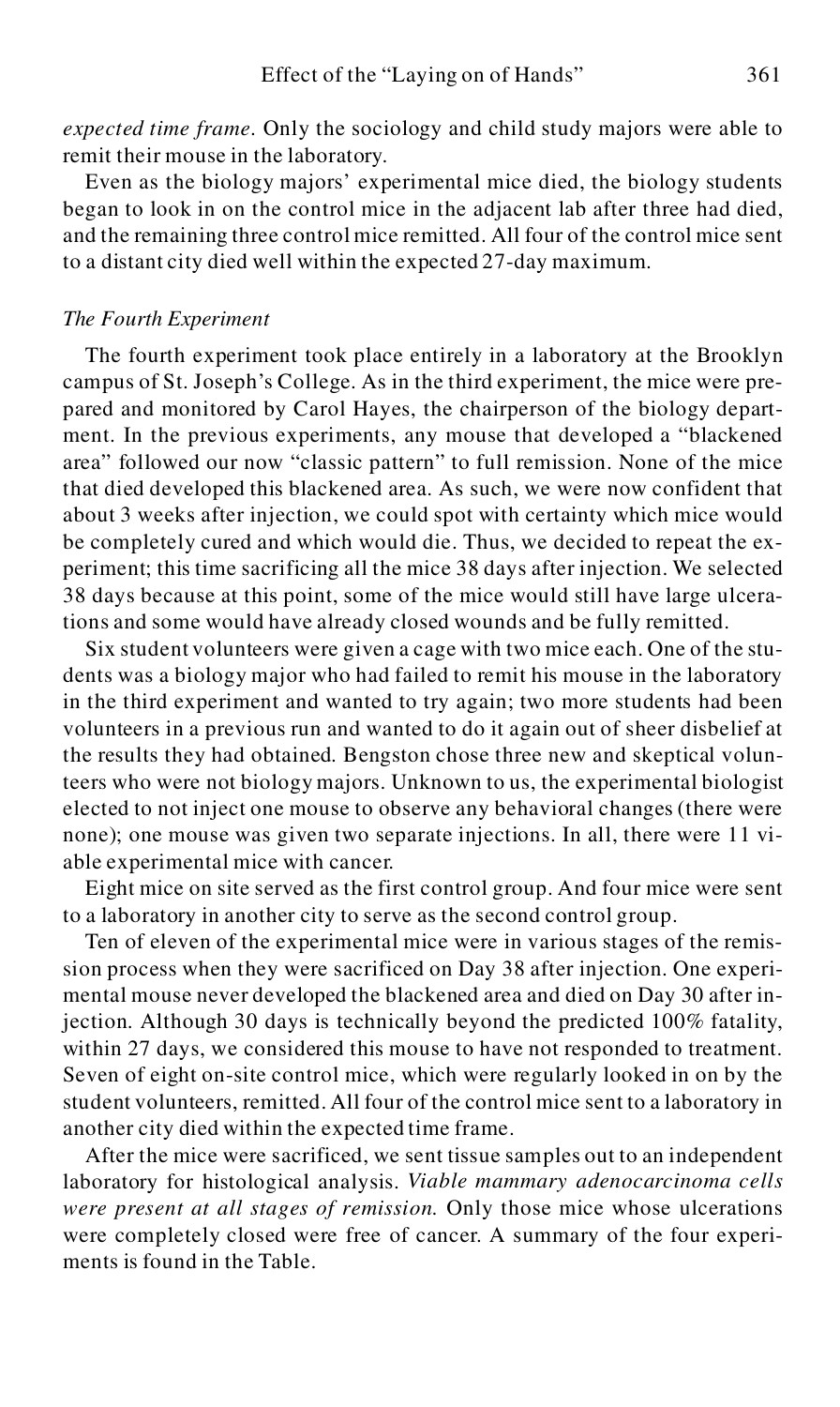| Experiment               | N  | No. of<br>remissions | Remissions<br>$(\%)$ |
|--------------------------|----|----------------------|----------------------|
| Experiment 1             |    |                      |                      |
| Experimental mice        | 5  | 5                    | 100.0                |
| Control mice on site     | 6  | 4                    | 66.7                 |
| Experiment 2             |    |                      |                      |
| Experimental mice        | 7  | 7                    | 100.0                |
| Control mice on site     | 6  | 4                    | 66.7                 |
| Experiment 3             |    |                      |                      |
| Experimental mice        | 10 | 7                    | 70.0                 |
| Control mice on site     | 6  | 3                    | 50.0                 |
| Control mice off site    | 4  | 0                    | $\Omega$             |
| Experiment 4             |    |                      |                      |
| Experimental mice        | 11 | 10                   | 90.9                 |
| Control mice on site     | 8  | 7                    | 87.5                 |
| Control mice off site    | 4  | $\Omega$             | $\Omega$             |
| Overall results          |    |                      |                      |
| <b>Experimental Mice</b> | 33 | 29                   | 87.9                 |
| Control mice on site     | 26 | 18                   | 69.2                 |
| Control mice off site    | 8  | 0                    | $\mathbf{0}$         |

TABLE Summary of Remission Patterns

# **Discussion and Conclusions**

We offer several preliminary conclusions. First, the treatment was successful in curing mammary adenocarcinoma. Second, it is apparent that stated belief in anomalous phenomena in general, or healing through laying on of hands in particular, is not necessary to produce healing of mammary adenocarcinoma in laboratory mice. None of the experimental healers were believers, though as the experiments progressed, they clearly hoped that their mice would live. Despite the attachment they felt toward their mice, most could be considered at least fairly strong skeptics. We cannot generalize that anyone can produce these remissions, since our sample of volunteers was clearly a nonrepresentative convenience sample. Actually, we have never tested whether *believers* or people who have allegedly experienced or produced previous anomalous phenomena are also able to produce remissions of this type of tumor.

Third, given the peculiar situation that biology majors were unable to produce remissions in the laboratory but were able to do so at home (the third experiment), it is also possible that systematic intellectual activity (these students kept scientific logs) is antagonistic to the production of healing effects.

Fourth, it seems likely that there is a stimulated immune response to treatment. There are several reasons to draw this conclusion. The discovery in the fourth experiment that there were viable mammary adenocarcinoma cells during tumor remission is consistent with an immune response (though cutting off of the blood supply to the tumor might produce similar effects).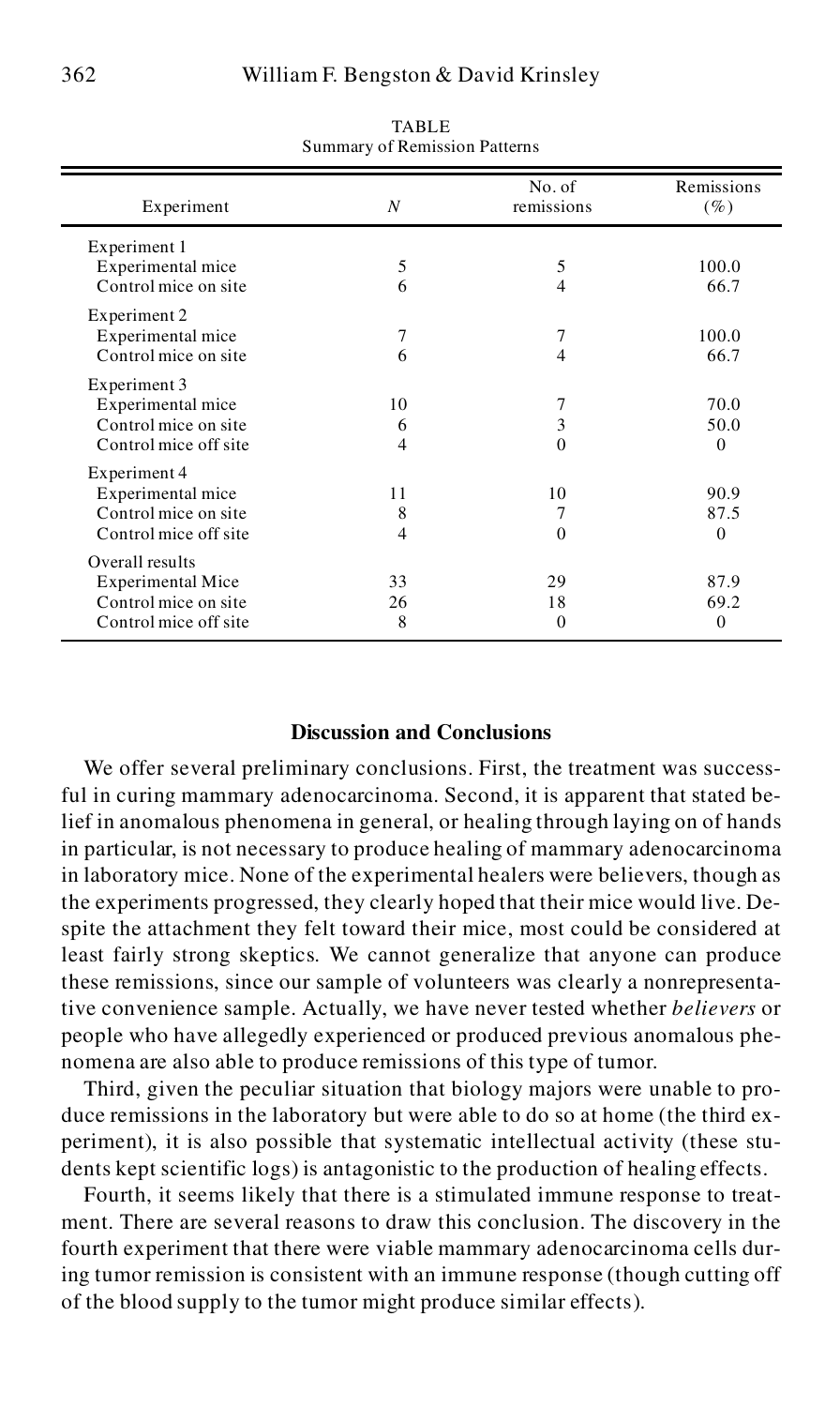

Fig. 6. Example of large ulceration.

Some of the ulcerations grew extremely large (Figure 6), *yet no mouse ever developed any gross signs of infection, even when the size of the ulceration alone should have been enough to kill it.* Finally, and perhaps most persuasively, we were unaware that the experimental biologist at St. Joseph's College had reinjected several remitted mice months after the experiments were over. *Without further treatment, these mice were immune to the mammary adenocarcinoma.*

Finally, we may conclude that we are apparently able to cure mammary adenocarcinoma in experimental mice on demand. The reliability of the procedure has been established (we have also produced remissions at Arizona State University, though the results are not reported here).

# *Future Research*

We find ourselves in a somewhat unique position, because the bane of previous research into anomalous phenomena has often been the lack of predictability of results. Several interesting possibilities emerge.

In terms of mammary adenocarcinoma, conventional immunological studies of mice in future experiments might yield data suggestive of the process by which remissions occur. Are there any new antibodies or an increased production of antibodies occurring during tumor regression? If so, long-term goals might include attempting to stimulate the identified immunological reaction *without* the laying on of hands. In short, the results of these healing techniques might provide useful information about how to reproduce the remissions using more conventional therapies.

Other types of cancer need to be studied to see whether they also respond to